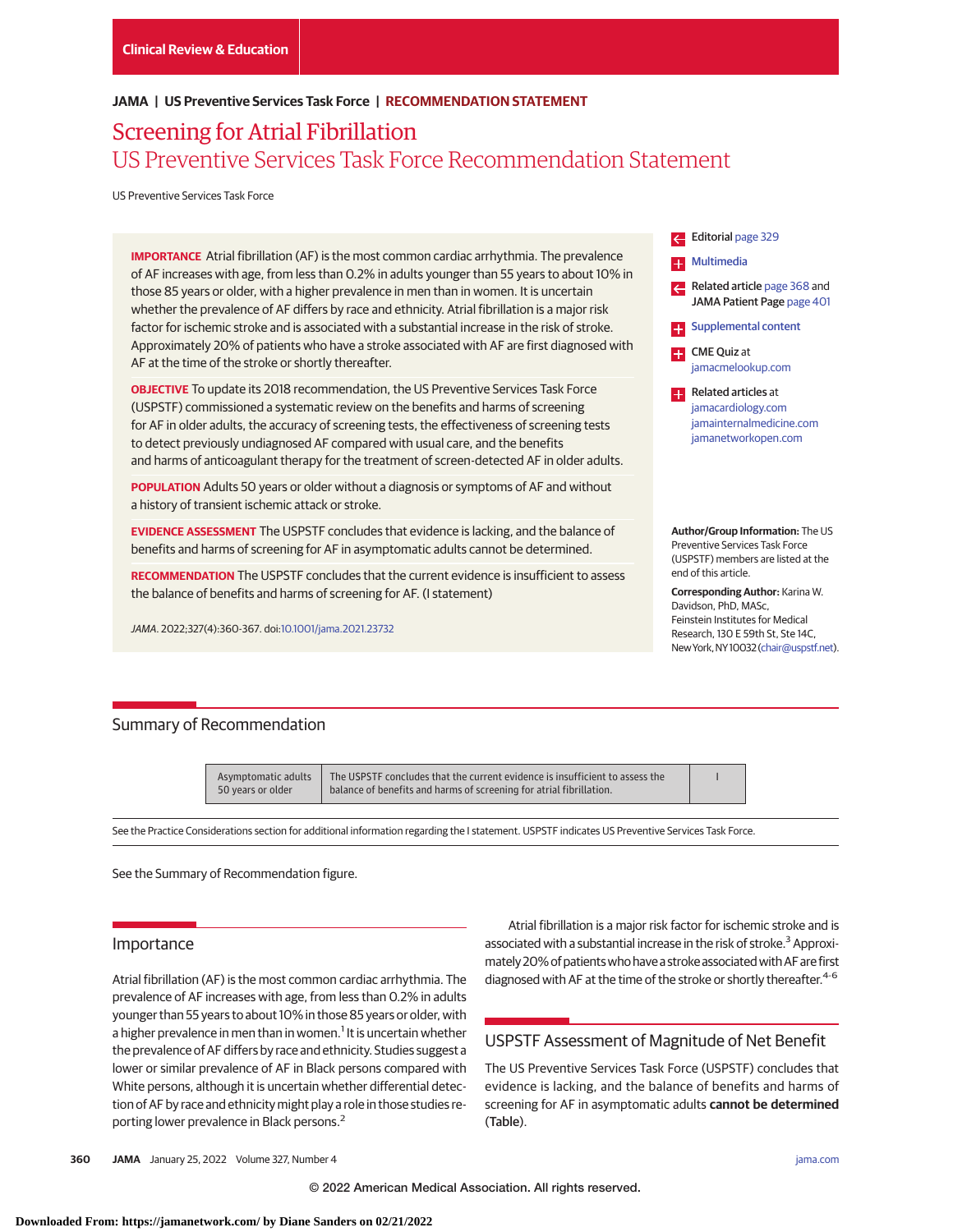| Table. Summary of USPSTF Rationale                                                 |                                                                                                                                                                                                                                                                                                                                                              |
|------------------------------------------------------------------------------------|--------------------------------------------------------------------------------------------------------------------------------------------------------------------------------------------------------------------------------------------------------------------------------------------------------------------------------------------------------------|
| Rationale                                                                          | Assessment                                                                                                                                                                                                                                                                                                                                                   |
| Detection                                                                          | • Inadequate evidence to assess whether 1-time screening strategies identify adults 50 years or older<br>with previously undiagnosed AF more effectively than usual care.<br>• Adequate evidence that intermittent and continuous screening strategies identify adults 50 years or older<br>with previously undiagnosed AF more effectively than usual care. |
| Benefits of early detection and intervention<br>and treatment                      | • Inadequate direct evidence on the benefits of screening for AF.<br>• Inadequate evidence on the benefits of treatment of screen-detected AF, particularly paroxysmal AF<br>of short duration.                                                                                                                                                              |
| Harms of early detection and intervention<br>and treatment                         | . Inadequate direct evidence on the harms of screening for AF.<br>• Adequate evidence that treatment of AF with anticoagulant therapy is associated with small to moderate<br>harm, particularly an increased risk of major bleeding.                                                                                                                        |
| USPSTF assessment                                                                  | Evidence is lacking, and the balance of benefits and harms of screening for AF in asymptomatic adults<br>cannot be determined.                                                                                                                                                                                                                               |
| Abbreviations: AF. atrial fibrillation: USPSTF. US Preventive Services Task Force. |                                                                                                                                                                                                                                                                                                                                                              |

See the Table for more information on the USPSTF recommendation rationale and assessment and the eFigure in the [Supplement](https://jamanetwork.com/journals/jama/fullarticle/10.1001/jama.2021.23732?utm_campaign=articlePDF%26utm_medium=articlePDFlink%26utm_source=articlePDF%26utm_content=jama.2021.23732) for information on the recommendation grade. See the Figure for a summary of the recommendation for clinicians. For more details on the methods the USPSTF uses to determine the net benefit, see the USPSTF Procedure Manual.7

# Practice Considerations

### Patient Population Under Consideration

This recommendation applies to adults 50 years or older without a diagnosis or symptoms of AF and without a history of transient ischemic attack or stroke.

### Condition Definition

Clinical AF is an atrial tachyarrhythmia that has traditionally been defined by documentation of the arrhythmia on a standard surface (typically 12-lead) electrocardiogram (ECG). Atrial fibrillation can be persistent or paroxysmal, and symptomatic or asymptomatic. As implantable cardiac devices and the use of portable or wearable cardiac monitoring devices have become more common, a new category of AF, called subclinical AF, has emerged. Subclinical AF refers to device-detected AF that is asymptomatic and not clinically apparent. It may be detected by intracardiac, implantable, or wearable cardiac monitors.<sup>8,9</sup> The duration of subclinical AF can vary, ranging from a few seconds to more than 24 hours.<sup>9</sup> Atrial fibrillation burden refers to the amount or percentage of time that is spent in AF. Atrial fibrillation burden is often described as low or high, although there is no exact definition or consensus about what constitutes low vs high AF burden. Clinical AF is known to increase stroke risk, $3$  but the stroke risk associated with subclinical AF, particularly low-burden or short-duration AF, is less well understood.<sup>9,10</sup>

### Screening Tests

Although the USPSTF did not find sufficient evidence to recommend for or against screening, several technologies have been proposed for screening for AF. ECG records the electrical activity of the heart and can be performed using 12 leads, fewer than 12 leads, or a single lead. Several other medical devices (eg, automated blood pressure cuffs or pulse oximeters) have been designed with algorithms to detect an irregular heartbeat, which may or may not be AF. Several consumer-oriented devices, such as smartwatches and smartphone apps, are available that aim to detect an irregular heart rhythm using ECG technology or photoplethysmography.<sup>2</sup> It is important to note that the USPSTF considers pulse palpation to be routine or usual care.

Different intensities (eg, frequencies, intervals, and durations) of screening for AF are also being studied. Screening can be performed once, for example, by using ECG or a device with an AF detection algorithm at a clinician visit. Screening can also be performed intermittently on multiple occasions, for example, by having a patient briefly record their heart rhythm using a portable device several times a day or several times a week for a period of time; or continuously (eg, by having a patient wear a portable monitoring device for several days or weeks). The USPSTF categorizes these as 1-time screening strategies, intermittent screening strategies, and continuous screening strategies, respectively. Continuous screening strategies yield the longest overall duration of screening. Intermittent or continuous screening may be more likely to detect AF but also may be more likely to detect paroxysmal AF that occurs infrequently or is of short duration.<sup>10</sup>

#### Treatment or Intervention

Treatment of AF generally has 2 components—managing symptomatic arrhythmia and preventing stroke. Symptomatic arrhythmia can be managed by controlling the heart rate to minimize symptoms (usually through medication) or by restoring a normal rhythm. Methods for restoring normal rhythm include electrical or pharmacologic cardioversion and surgical or catheter ablation.

To reduce the risk of stroke, anticoagulants are used. Oral anticoagulants include warfarin (a vitamin K antagonist) and targetspecific anticoagulants, also known as direct oral anticoagulants.<sup>11</sup> In general, guidelines recommend anticoagulant therapy for persons at high risk of stroke.<sup>12,13</sup> It is important to note that stroke risk stratification instruments (eg, CHA<sub>2</sub>DS<sub>2</sub>-VASc [congestive heart failure, hypertension, age ≥75 years {doubled}, diabetes, stroke/ transient ischemic attack/thromboembolism {doubled}, vascular disease {prior myocardial infarction, peripheral artery disease, or aortic plaque}, age 65-74 years, sex category {female}]) were developed from populations of patients with clinically diagnosed, not screen-detected, AF.10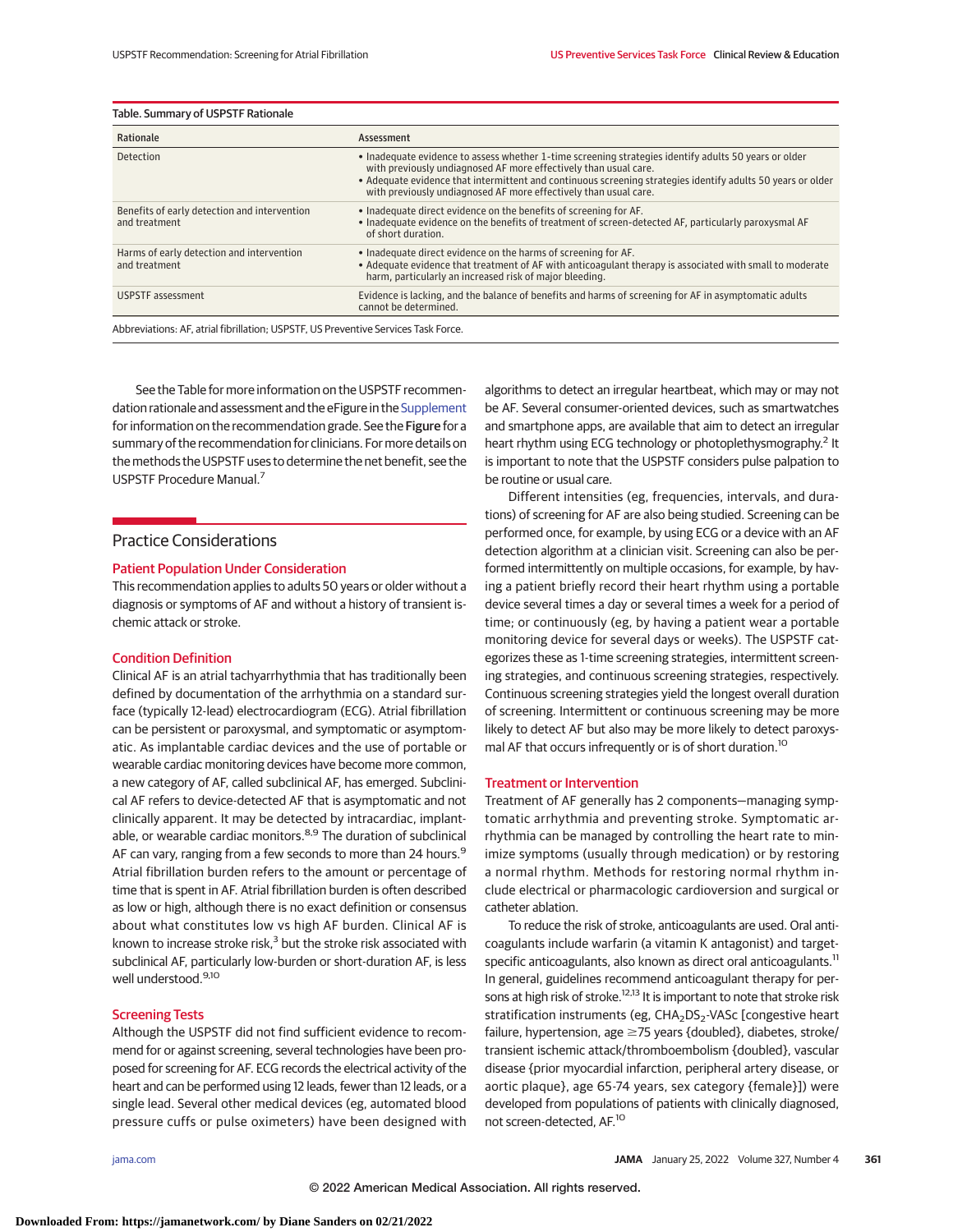#### Figure. Clinician Summary: Screening for Atrial Fibrillation

| What does the USPSTF<br>recommend?                                                     | For adults 50 years or older who do not have signs or symptoms of atrial fibrillation (AF):<br>The USPSTF found that the current evidence is insufficient to assess the balance of benefits and harms of screening for AF.<br>Grade: I statement                                                                                                                                                                                                                                                                                                                                                                                                                                     |
|----------------------------------------------------------------------------------------|--------------------------------------------------------------------------------------------------------------------------------------------------------------------------------------------------------------------------------------------------------------------------------------------------------------------------------------------------------------------------------------------------------------------------------------------------------------------------------------------------------------------------------------------------------------------------------------------------------------------------------------------------------------------------------------|
| To whom does this<br>recommendation apply?                                             | This recommendation applies to adults 50 years or older without a diagnosis of or symptoms of AF and without a history<br>of transient ischemic attack or stroke.                                                                                                                                                                                                                                                                                                                                                                                                                                                                                                                    |
| What's new?                                                                            | . This updated recommendation is consistent with the 2018 USPSTF recommendation on screening for AF<br>with electrocardiography.<br>. This 2021 evidence review included searching for evidence on additional screening methods such as automated blood<br>pressure cuffs, pulse oximeters, and consumer devices such as smartwatches and smartphone apps. However, even with<br>this expanded scope, the USPSTF did not find enough evidence to recommend for or against screening for AF.                                                                                                                                                                                          |
| How to implement this<br>recommendation?                                               | . There is insufficient evidence to recommend for or against screening for AF. More research is needed to determine<br>the benefits of screening for AF to prevent strokes.<br>• Clinicians should use their clinical judgment regarding whether to screen and how to screen for AF. It is important<br>to note that the USPSTF considers pulse palpation to be part of routine or usual care.                                                                                                                                                                                                                                                                                       |
| What additional<br>information should<br>clinicians know about<br>this recommendation? | • The prevalence of AF increases with age, from less than 0.2% in adults younger than 55 years to about 10% in those<br>85 years or older.<br>. Patients with AF have a substantially increased risk of stroke, and strokes associated with AF tend to be more severe<br>than strokes attributed to other causes.<br>• However, the stroke risk associated with subclinical AF (AF that is only device-detected, not clinically apparent, and<br>may be of short duration), as might be detected by some screening approaches, is uncertain.<br>• It is also unclear whether or when (ie, based on duration or frequency of episodes) subclinical AF warrants anticoagulant therapy. |
| Why is this<br>recommendation<br>and topic important?                                  | AF is the most common type of irregular heartbeat. It is a major risk factor for stroke and often goes undetected.                                                                                                                                                                                                                                                                                                                                                                                                                                                                                                                                                                   |
| What are additional<br>tools and resources?                                            | • The Centers for Disease Control and Prevention provides information on the prevention of heart disease at<br>https://www.cdc.gov/heartdisease/prevention.htm and useful information about AF at<br>https://www.cdc.gov/heartdisease/atrial fibrillation.htm<br>• The Million Hearts initiative provides information on improving cardiovascular health and preventing heart attack<br>and stroke at https://millionhearts.hhs.gov/index.html                                                                                                                                                                                                                                       |
| Where to read the full<br>recommendation<br>statement?                                 | Visit the USPSTF website (https://www.uspreventiveservicestaskforce.org/uspstf/) or the JAMA website<br>(https://jamanetwork.com/collections/44068/united-states-preventive-services-task-force) to read the full<br>recommendation statement. This includes more details on the rationale of the recommendation, including benefits<br>and harms; supporting evidence; and recommendations of others.                                                                                                                                                                                                                                                                               |

*The USPSTF recognizes that clinical decisions involve more considerations than evidence alone. Clinicians should understand the evidence but individualize decision-making to the specific patient or situation.*

USPSTF indicates US Preventive Services Task Force.

### Suggestions for Practice Regarding the I Statement Potential Preventable Burden

Atrial fibrillation is the most common type of cardiac arrhythmia. In the US, estimates of the prevalence of clinical AF ranged from 2.7 to 6.1 million in 2010.<sup>14</sup> The prevalence of AF is highly correlated with age. Its prevalence increases from 0.2% among adults younger than 55 years to 10% among those 85 years or older.<sup>1</sup> Additional risk factors for AF include diabetes, previous cardiothoracic surgery, smoking, prior stroke, underlying heart disease, hypertension, sleep apnea, obesity, alcohol/drug use, ECG features such as left ventricular hypertrophy and left atrial enlargement, and hyperthyroidism.<sup>15</sup> The primary rationale for screening for AF in asymptomatic persons is to initiate oral anticoagulant medications in persons at sufficiently high risk to prevent a thromboembolic event.

Patients with clinical AF not receiving anticoagulant therapy have an increased risk of stroke,<sup>3</sup> and strokes associated with AF tend to be more severe than strokes attributed to other causes.<sup>16</sup> Atrial fibrillation does not always cause symptoms, and for approximately 20% of patients who have a stroke associated with AF, stroke is the first sign that they have the condition.<sup>17</sup> However, the current evidence is insufficient for the USPSTF to recommend for or against screening for AF. Additionally, the stroke risk associated with subclinical AF, particularly subclinical AF of shorter duration (less than several to 24 hours) or lower burden (amount or percentage of time spent in AF), as might be detected by some screening approaches, is uncertain, and the duration of subclinical AF that might warrant anticoagulant therapy is unclear.<sup>9,10</sup>

#### Potential Harms

The performance of ECG or use of portable or wearable rhythm monitoring devices is not associated with significant harm, although abnormal test results may cause anxiety. Misinterpretation of a screening test result may lead to misdiagnosis and unnecessary treatment. Treatment of AF can include anticoagulant therapy for stroke prevention, which is associated with a risk of bleeding, and pharmacologic, surgical, endovascular (eg, ablation), or combined treatments to control heart rhythm or heart rate. In addition, ECG may detect other abnormalities (either true- or false-positive results)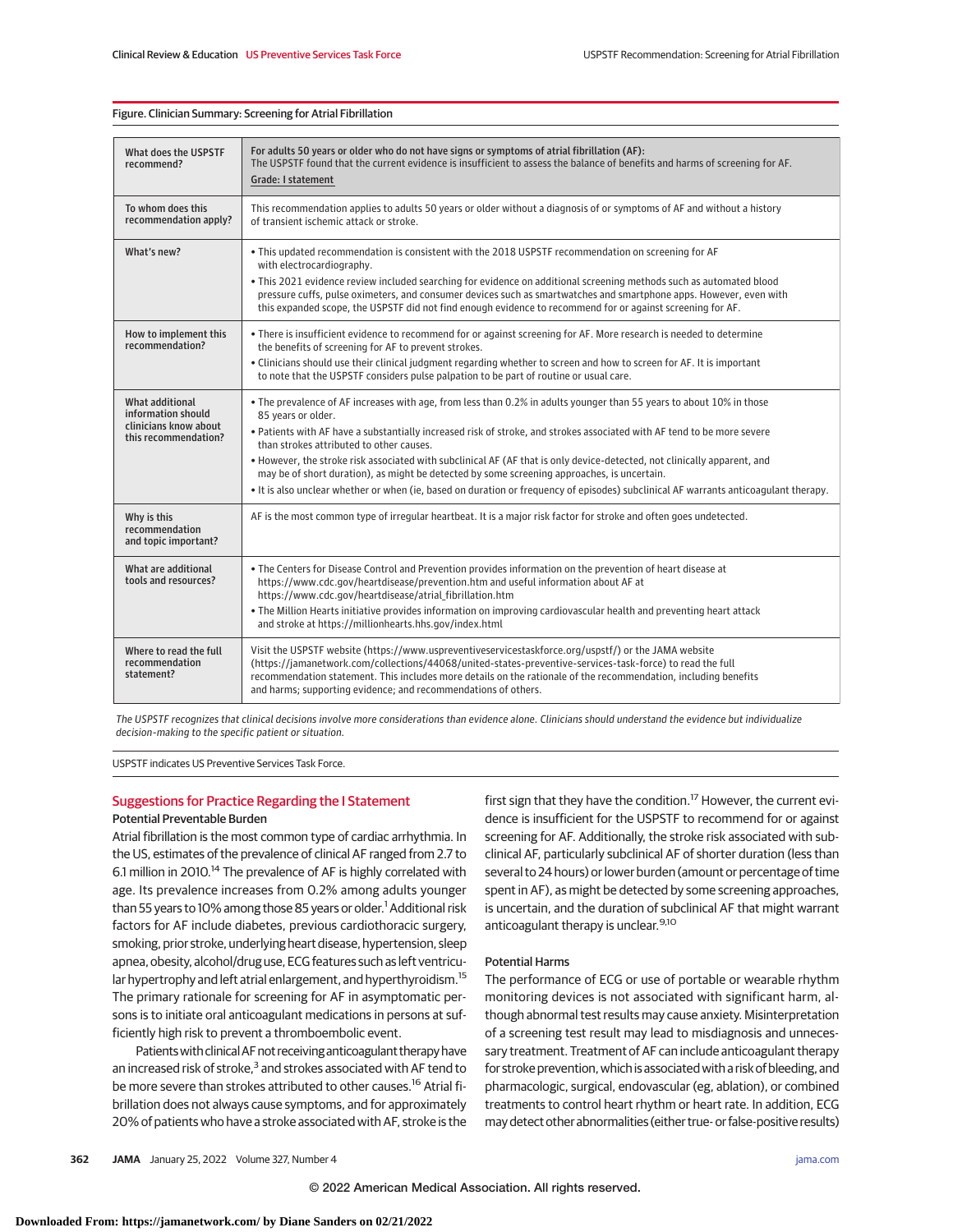that can lead to further testing and treatments that have the potential for harm.

### Current Practice

Few data are available on the current prevalence of screening for AF with ECG or other modalities in the US.

# Additional Tools and Resources

The Centers for Disease Control and Prevention provides information on the prevention of heart disease at [https://www.cdc.gov/](https://www.cdc.gov/heartdisease/prevention.htm) [heartdisease/prevention.htm](https://www.cdc.gov/heartdisease/prevention.htm) and useful information about AF at [https://www.cdc.gov/heartdisease/atrial\\_fibrillation.htm.](https://www.cdc.gov/heartdisease/atrial_fibrillation.htm)

The Million Hearts initiative provides information on improving cardiovascular health and preventing myocardial infarction and stroke at [https://millionhearts.hhs.gov/index.html.](https://millionhearts.hhs.gov/index.html)

# Other Related USPSTF Recommendations

The USPSTF has made recommendations on many factors related to the prevention of cardiovascular disease and stroke, including screening for high blood pressure,<sup>18</sup> use of statins,<sup>19</sup> counseling on smoking cessation,<sup>20</sup> and counseling to promote a healthy diet and physical activity.<sup>21</sup>

### Update of Previous USPSTF Recommendation

This recommendation replaces the 2018 USPSTF recommendation statement on screening for AF with ECG. In 2018, the USPSTF concluded that the evidence was insufficient to assess the balance of benefits and harms of using ECG to screen for AF.<sup>22</sup> For the current recommendation statement, the USPSTF expanded its review to include other screening tests in addition to ECG. The USPSTF again concludes that the evidence is insufficient to assess the balance of benefits and harms of screening for AF in asymptomatic adults.

### Supporting Evidence

### Scope of Review

To update its 2018 recommendation statement, the USPSTF commissioned a systematic review<sup>2,23</sup> of the evidence on the benefits and harms of screening for AF in older adults, the accuracy of screening tests, the effectiveness of screening tests to detect previously undiagnosed AF compared with usual care, and the benefits and harms of anticoagulant therapy for the treatment of screen-detected AF in older adults.

#### Detection of Previously Undiagnosed AF

The USPSTF reviewed 9 studies on the accuracy of potential screening tests for AF. Two studies<sup>24,25</sup> of single-lead ECG devices with automated AF detection algorithms used as a 1-time screening test reported sensitivities of 0.88 and 0.99 and specificities of 1.0 and 0.76 when compared with a single 12-lead ECG interpreted by a cardiologist. One study<sup>26</sup> of a 6-lead ECG device with AF detection reported sensitivity of 0.95 and specificity of 0.99 vs a single 12-lead ECG interpreted by a cardiologist. Three studies reported 5 comparisons of 2 different oscillometric blood pressure monitoring devices with automated AF detection compared with a 12-lead ECG interpreted by a cardiologist.<sup>25,27,28</sup> In 4 of the comparisons, sensitivity ranged from 0.92 to 1.0 and specificity ranged from 0.90 to 0.95. In the fifth comparison, sensitivity for 1 of the devices was reported as 0.3 and specificity as 0.97. $^{27}$  The reason for the lower sensitivity reported in that study is uncertain.

One study of a 72-hour continuous Holter monitor compared with an insertable cardiac monitor<sup>29</sup> found a sensitivity of 1.0 when considering cases of AF detected during the 72-hour monitoring period covered by both devices. Over the entire duration of insertable cardiac monitoring (mean, 588 days), several additional cases of subclinical paroxysmal AF were detected, giving an overall sensitivity of 0.12 for the 72-hour Holter monitor. The specificity of Holter monitoring was 1.0. Data on the accuracy of screening tests reported in or calculated from randomized clinical trials of screening are discussed below. It is important to note that estimates of sensitivity and specificity for any given test to detect AF may vary depending on the reference standard used (12-lead ECG interpreted by a cardiologist or an insertable cardiac monitor) and with the duration of the reference standard measurement.

The USPSTF found 4 randomized clinical trials that compared different 1-time screening approaches for the detection of AF with usual care or no screening.<sup>30-36</sup> The mean age of participants in these trials was 74 to 76 years. Of these trials, only 1, the Screening for Atrial Fibrillation in the Elderly (SAFE) trial, found a statistically significant increased detection rate of AF (0.6% absolute increase) when comparing no intervention with ECG; however, there was no difference between clinician reminders for pulse palpation (considered usual care by the USPSTF) and screening with ECG in the detection of new cases of AF.<sup>31</sup> Fidelity to the intervention was low to modest in all 4 studies, ranging from 11% to 69%.<sup>2</sup>

Two of these trials reported on measures of accuracy of screening tests. The SAFE trial reported that the sensitivity of ECG interpreted by a general practitioner compared with 12-lead ECG interpreted by a cardiologist ranged from 0.80 to 0.85, and specificity ranged from 0.86 to 0.92.<sup>30,32</sup> The Detecting and Diagnosing Atrial Fibrillation trial did not report sensitivity or specificity.<sup>36</sup> However, in that trial, if the screening test result is considered positive if any of its components (pulse palpation, oscillometric blood pressure measurement with automated AF detection, and single-lead ECG with automated AF detection) were positive, the positive predictive value was 6% and the negative predictive value was 100%.<sup>2,23</sup>

The USPSTF found 2 trials that used an intermittent screening approach and 2 trials that used a continuous screening approach. The mean age in these trials ranged from 72 to 80 years. The Assessment of Remote Heart Rhythm Sampling Using the AliveCor Heart Monitor to Screen for Atrial Fibrillation (REHEARSE-AF) trial (n = 1001) randomized participants to twice-weekly screening with a single-lead, handheld ECG for 30 seconds or to no screening for 12 months.<sup>37</sup> STROKESTOP randomized more than 28 000 persons aged 75 or 76 years in a defined geographical region in Sweden to an index ECG at baseline, followed by 2 weeks of intermittent handheld single-lead ECG monitoring; follow-up was a median of 6.9 years.<sup>38</sup> REHEARSE-AF found a statistically significant 2.8% absolute risk increase in detection of AF for screening vs no screening at 12 months. STROKESTOP found a statistically significant 1.0% absolute risk increase in detection of AF at 6 months after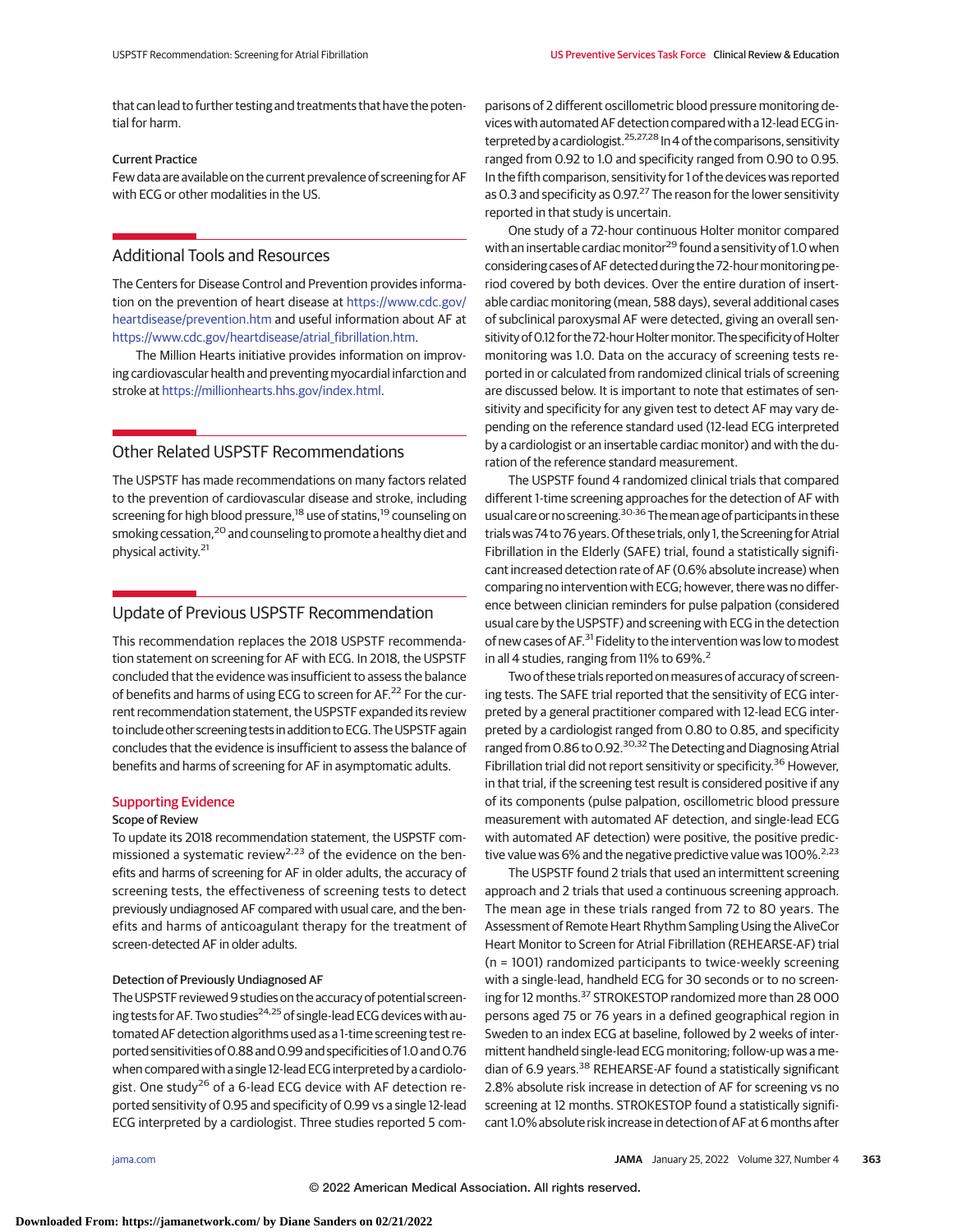screening, a difference that was maintained through 7 years of follow-up but which was no longer statistically significant (21.3% vs 20.3%;  $P = .28$ ). Approximately 12% of persons enrolled in STROKESTOP had known AF at baseline, and only 13% of AF cases detected after the intervention in the screening group were new cases not known at baseline.

The mHealth Screening to Prevent Strokes (mSToPS) trial (n = 2659) randomized participants to screening with 2 14-day episodes of continuous ambulatory ECG monitoring with a patch 3 months apart or to delayed screening.<sup>39</sup> SCREEN-AF randomized 856 participants to a similar intervention, with the addition of a home blood pressure monitor with automated AF detection to be used twice daily during each 2-week ECG monitoring period. The mean age of participants in this study was 80 years, and all were required to have hypertension.<sup>40</sup> These 2 trials reported statistically significant absolute risk increases of 3% and 4.8% in detection of AF for screening vs no screening or delayed screening. The USPSTF found no trials that compared screening for AF with consumer-oriented devices vs no screening.<sup>2,23</sup>

SCREEN-AF also reported on a measure of screening accuracy. It found that screening with an oscillometric blood pressure monitor with an AF detection feature twice daily over a total of 4 weeks had a sensitivity of 0.35 (95% CI, 0.15-0.59) and specificity of 0.81 (95% CI, 0.77-0.85) compared with continuous ECG monitoring over the same 4 weeks.<sup>40</sup> The low sensitivity observed for the intermittent blood pressure monitor is likely because a continuous ECG is better suited for identifying paroxysmal AF.

Intermittent or continuous screening approaches may be more likely to detect short episodes of nonpersistent AF. ThemSToPS trial reported that the longest individual episode of AF detected during its total of 28 days of monitoring was less than 5 minutes in 7.2% of participants, 5 minutes to 6 hours in 55%, 6 to 24 hours in 25%, and more than 24 hours in 13%.<sup>39</sup> In the SCREEN-AF trial the longest individual episode of AF detected was 5 minutes or less in 13% of participants, more than 5 minutes to 6 hours in 43%, more than 6 to 24 hours in 30%, and more than 24 hours in 13%.<sup>40</sup> It is uncertain to what degree short episodes of subclinical AF increase stroke risk, and the duration of subclinical AF that warrants anticoagulant therapy is unclear.<sup>9,10</sup>

#### Benefits of Early Detection and Treatment

The USPSTF found 3 trials, REHEARSE-AF,<sup>37</sup> SCREEN-AF,<sup>40</sup> and STROKESTOP,<sup>38</sup> that compared screening with no screening and that reported on health outcomes; however, only STROKESTOP was powered to detect health outcomes. STROKESTOP reported no significant difference in ischemic stroke (the originally specified primary study outcome), systemic embolism, or all-cause mortality in the invitation to screening group compared with the control group at a median follow-up of 6.9 years (hazard ratio, 0.92 [95% CI, 0.83- 1.01] for ischemic stroke; 1.10 [95% CI, 0.76 to 1.59] for systemic embolism; and 0.96 [95% CI, 0.92-1.01] for all-cause mortality). The study reported that the rate of a composite end point consisting of ischemic stroke, hemorrhagic stroke, systemic embolism, bleeding leading to hospitalization, and all-cause mortality was significantly lower in the invitation to screening group (5.45 events/100 personyears) compared with the control group (5.68 events/100 personyears), with an unadjusted hazard ratio of 0.96 (95% CI, 0.92-1.00;  $P = .045$ ). STROKESTOP has several limitations, including: the composite end point includes both benefits and harms; the primary trial outcome was originally specified as ischemic stroke in 2012 but was subsequently changed to this composite end point in 2017; and, approximately 12% of persons enrolled in STROKESTOP had known AF at baseline, and approximately 11% had a history of transient ischemic attack, stroke, or systemic embolism. The other 2 studies, REHEARSE-AF<sup>37</sup> and SCREEN-AF,<sup>40</sup> found no significant difference in health outcomes (stroke, transient ischemic attack, systemic embolism, and death) between the screening and no screening groups, although they were not designed or powered to detect these outcomes and events were rare.

The USPSTF found no trials that reported on the benefits of anticoagulant therapy in screen-detected populations. Several trials reported on the benefits of anticoagulant therapy for clinical AF. In a pooled analysis of 5 trials, warfarin treatment over a mean of 1.5 years was associated with reductions in all-cause mortality (pooled relative risk [RR], 0.68 [95% CI, 0.50-0.93]; 2415 participants), ischemic stroke (pooled RR, 0.32 [95% CI, 0.20-0.51]), and moderately to severely disabling stroke (pooled RR, 0.38 [95% CI, 0.19-0.78]) compared with the control group.<sup>2,23</sup> A network meta-analysis of 21 studies found that all anticoagulant treatments (warfarin or direct oral anticoagulants) were associated with a lower risk of outcomes such as stroke, systemic embolism, and all-cause mortality compared with placebo or control groups.<sup>41</sup>

Trials of anticoagulant treatmentenrolled participantswith clinical, usually long-standing, persistent AF; none focused on participants who were detected by screening.<sup>2,23</sup> As discussed above, the extent to which short episodes of subclinical (ie, asymptomatic or device-detected) AF increase stroke risk is uncertain, and the duration or burden of AF that warrants anticoagulation therapy is unclear.<sup>9,10</sup> Thus, the applicability of treatment benefits to screendetected populations, particularly those with short-duration or lowburden AF, is uncertain.

#### Harms of Screening and Treatment

Several of the randomized clinical trials discussed above also reported on the harms of screening for AF. In STROKESTOP, the rates of hemorrhagic stroke and hospitalization formajor bleeding did not significantly differ between the invitation to screening group and the control group.<sup>38</sup> In the SAFE study, anxiety levels were not significantly different between participants randomized to ECG screening vs pulse palpation reminders. Participants who had a positive screening result had higher mean anxiety scores compared with those who had a negative result, although most did not have clinically meaningful levels of anxiety symptoms.<sup>30</sup> The mSToPS trial reported incidentally detected, potentially actionable arrhythmias other than AF in 70 participants (2.6% of participants), although the balance of benefits or harms of these findings is unknown.<sup>39</sup> Another potential harm of screening is ECG misinterpretation, leading to false-positive results and possibly unnecessary treatment.

The USPSTF reviewed several trials, systematic reviews, and an observational study that reported on harms associated with anticoagulant therapy. Anticoagulant therapy was associated with an increased risk of bleeding, including major bleeding, extracranial bleeding, intracranial bleeding, and minor bleeding events, although the increased risk was not statistically significant for all outcomes.<sup>2,23</sup> Similar to the body of evidence on the benefits of anticoagulant treatment, the studies reporting on harms were focused on persons with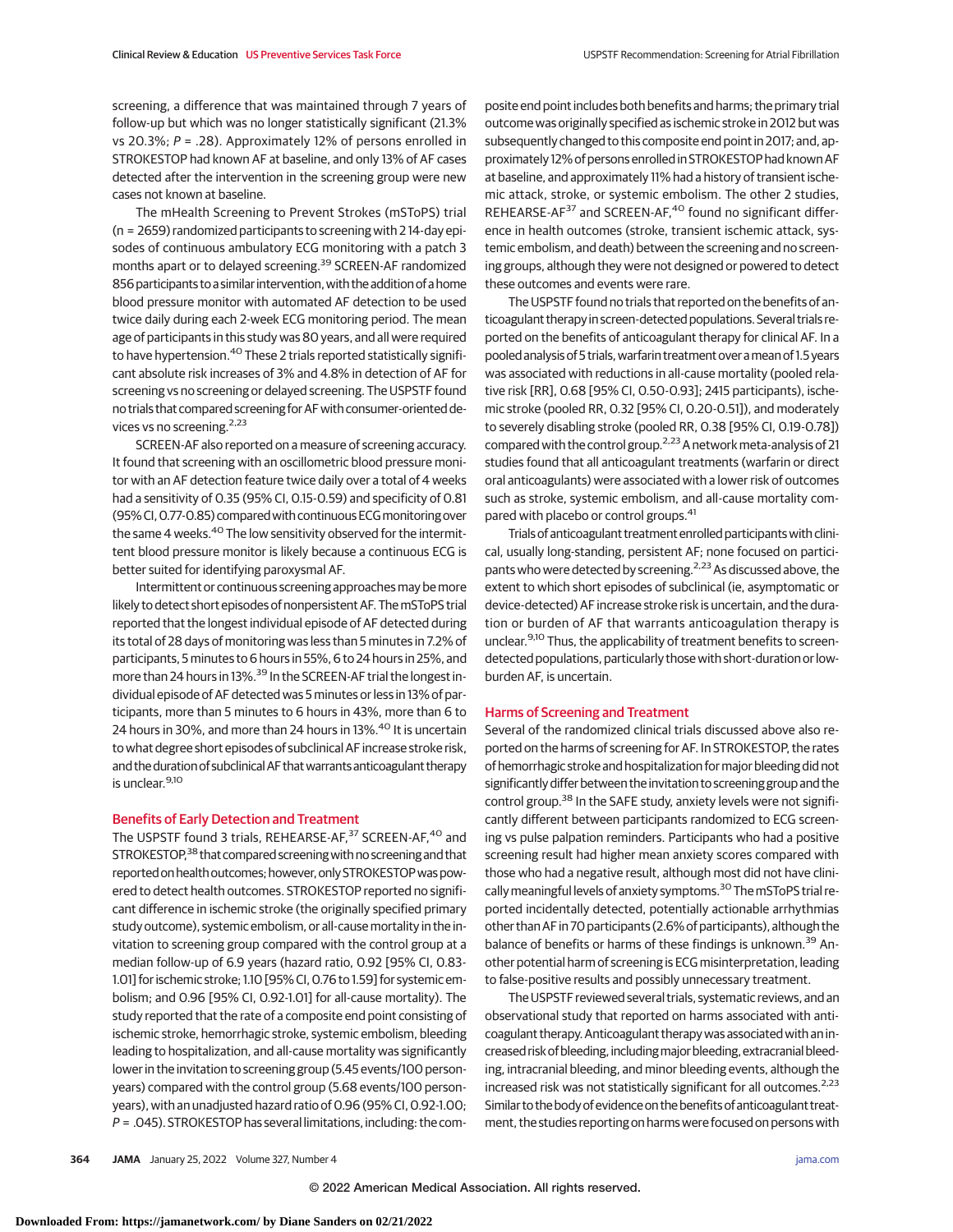clinical, usually long-standing, persistentAF; none focused on screendetected populations.<sup>2,23</sup> However, the harms of anticoagulant therapy in a screen-detected population would likely be similar; thus, the USPSTF assesses that this evidence is applicable to screendetected AF.

### Response to Public Comment

A draft version of this recommendation statement was posted for public comment on the USPSTF website from April 20, 2021, to May 17, 2021. Several comments agreed with the USPSTF recommendation. In response to comments, the USPSTF wants to clarify that the I statement is not a recommendation against screening for AF; it indicates that the evidence is insufficient to recommend either for or against screening. The USPSTF also wants to highlight that it considers pulse palpation to be usual care, as noted in the Practice Considerations and Detection of Previously Undiagnosed AF sections. Some comments noted that the inclusion age for studies on the benefits and harms of screening for AF was lowered to age 50 years for the current recommendation, compared with age 65 years in the prior recommendation. The USPSTF did this to be inclusive of all potential evidence on screening for AF. Lowering the inclusion age was not intended to dilute the evidence in older adults in any way, nor did it. Some comments suggested adding specific research gaps, such as determining the optimal strategy for screening, the optimal populations to screen, or the association between subclinical AF or AF detected on consumer devices and stroke risk. In response, the USPSTF specified understanding the stroke risk associated with AF detected by consumer devices as a research need, and notes that screening with consumer-oriented technologies was an included intervention in the current review. The other suggested research gaps are largely captured by the USPSTF's current

research needs and gaps. The USPSTF added the recently published SCREEN-AF and STROKESTOP studies to those it reviewed for this recommendation.

# Research Needs and Gaps

More studies are needed that address the following.

• Randomized trials enrolling asymptomatic persons that directly compare screening with usual care and that assess both health outcomes and harms are needed to understand the balance of benefits and harms of screening for AF. It is important that screening trials enroll sufficient participants of both sexes and diverse racial and ethnic groups to enable assessment of whether the detection of AF or the benefits or harms of screening vary in different population groups.

• How to best optimize the accuracy of screening tests or strategies for AF.

•Understanding the risk of stroke associated with subclinical AF, or AF detected with use of consumer devices, how that risk varies with duration or burden of AF, and the potential benefit of anticoagulation therapy among persons with subclinical AF.

### Recommendations of Others

The American Heart Association and the American Stroke Association state that active screening for AF in the primary care setting among persons older than 65 years using pulse assessment followed by ECG, as indicated, can be useful.<sup>42</sup>

The American Academy of Family Physicians supports the 2018 USPSTF recommendation on screening for AF with ECG.<sup>43</sup>

#### ARTICLE INFORMATION

**Accepted for Publication:** December 16, 2021.

**The US Preventive Services Task Force (USPSTF) members:** Karina W. Davidson, PhD, MASc; Michael J. Barry, MD; Carol M. Mangione, MD, MSPH; Michael Cabana, MD, MA, MPH; Aaron B. Caughey, MD, PhD; Esa M. Davis, MD, MPH; Katrina E. Donahue, MD, MPH; Chyke A. Doubeni, MD, MPH; John W. Epling Jr, MD, MSEd; Martha Kubik, PhD, RN; Li Li, MD, PhD, MPH; Gbenga Ogedegbe, MD, MPH; Lori Pbert, PhD; Michael Silverstein, MD, MPH; James Stevermer, MD, MSPH; Chien-Wen Tseng, MD, MPH, MSEE; John B. Wong, MD.

**Affiliations of The US Preventive Services Task Force (USPSTF) members:** Feinstein Institutes for Medical Research at Northwell Health, Manhasset, New York (Davidson); Harvard Medical School, Boston, Massachusetts (Barry); University of California, Los Angeles (Mangione); Albert Einstein College of Medicine, New York, New York (Cabana); Oregon Health & Science University, Portland (Caughey); University of Pittsburgh, Pittsburgh, Pennsylvania (Davis); University of North Carolina at Chapel Hill (Donahue); Mayo Clinic, Rochester, Minnesota (Doubeni); Virginia Tech Carilion School of Medicine, Roanoke (Epling Jr); George Mason University, Fairfax, Virginia (Kubik); University of Virginia, Charlottesville (Li); New York University, New York, New York (Ogedegbe); University of Massachusetts Medical School, Worcester (Pbert);

Brown University, Providence, Rhode Island (Silverstein); University of Missouri, Columbia (Stevermer); University of Hawaii, Honolulu (Tseng); Pacific Health Research and Education Institute, Honolulu, Hawaii (Tseng); Tufts University School of Medicine, Boston, Massachusetts (Wong).

**Author Contributions:** Dr Davidson had full access to all of the data in the study and takes responsibility for the integrity of the data and the accuracy of the data analysis. The USPSTF members contributed equally to the recommendation statement.

**Conflict of Interest Disclosures:** Authors followed the policy regarding conflicts of interest described at [https://www.uspreventiveservicestaskforce.org/](https://www.uspreventiveservicestaskforce.org/Page/Name/conflict-of-interest-disclosures) [Page/Name/conflict-of-interest-disclosures.](https://www.uspreventiveservicestaskforce.org/Page/Name/conflict-of-interest-disclosures) All members of the USPSTF receive travel reimbursement and an honorarium for participating in USPSTF meetings.

**Funding/Support:** The USPSTF is an independent, voluntary body. The US Congress mandates that the Agency for Healthcare Research and Quality (AHRQ) support the operations of the USPSTF.

**Role of the Funder/Sponsor:** AHRQ staff assisted in the following: development and review of the research plan, commission of the systematic evidence review from an Evidence-based Practice Center, coordination of expert review and public comment of the draft evidence report and draft

recommendation statement, and the writing and preparation of the final recommendation statement and its submission for publication. AHRQ staff had no role in the approval of the final recommendation statement or the decision to submit for publication.

**Disclaimer:** USPSTF recommendations are independent of the US Government. They should not be construed as an official position of AHRQ or the Department of Health and Human Services. AHRQ does not mandate national standards of clinical practice or quality health care standards.

**Additional Contributions:** We thank Howard Tracer, MD (AHRQ), who contributed to the writing of the manuscript, and Lisa Nicolella, MA (AHRQ), who assisted with coordination and editing.

**Additional Information:** The US Preventive Services Task Force (USPSTF) makes recommendations about the effectiveness of specific preventive care services for patients without obvious related signs or symptoms. It bases its recommendations on the evidence of both the benefits and harms of the service and an assessment of the balance. The USPSTF does not consider the costs of providing a service in this assessment. The USPSTF recognizes that clinical decisions involve more considerations than evidence alone. Clinicians should understand the evidence but individualize decision-making to the specific patient or situation. Similarly, the USPSTF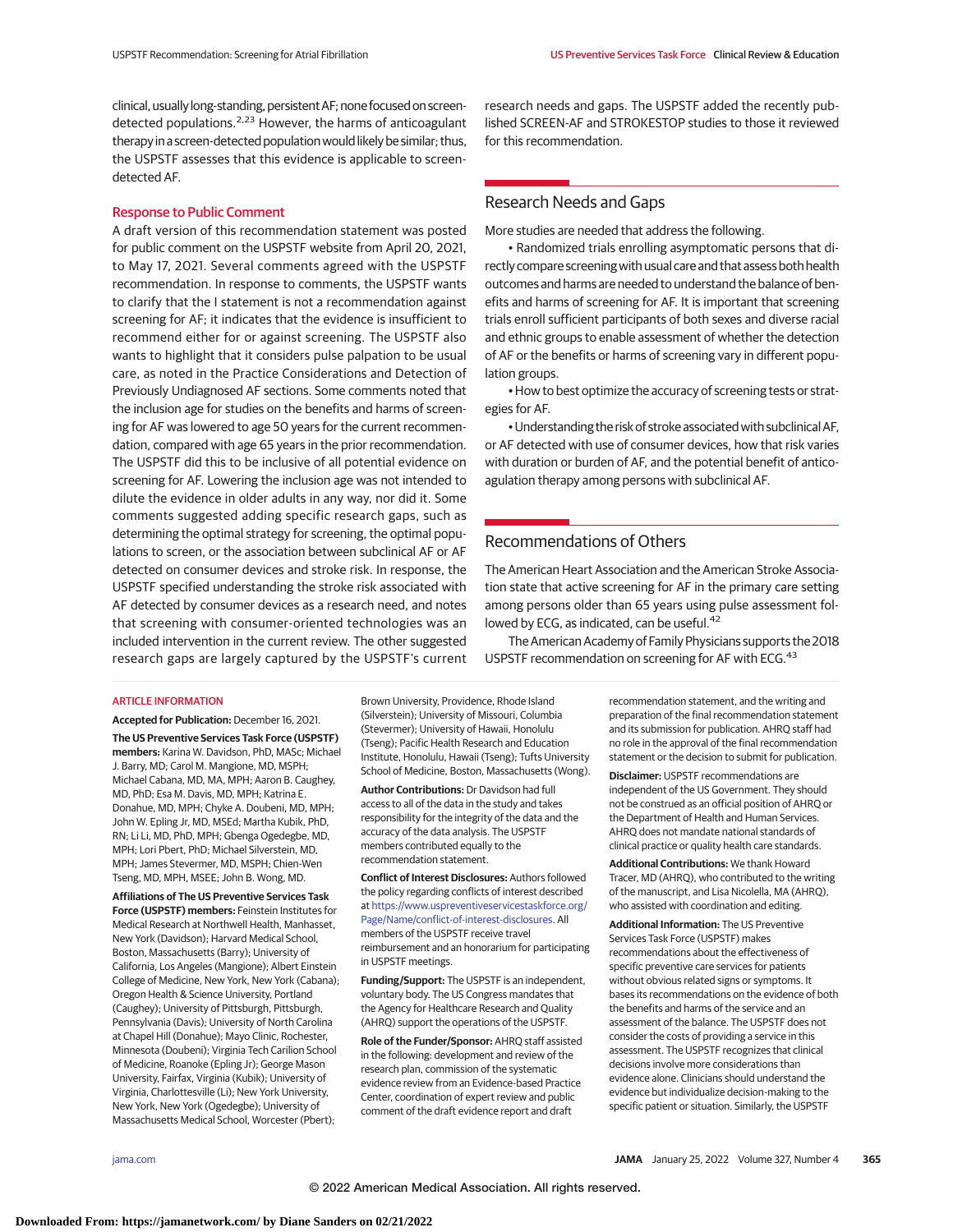notes that policy and coverage decisions involve considerations in addition to the evidence of clinical benefits and harms. Published by JAMA®—Journal of the American Medical Association under arrangement with the Agency for Healthcare Research and Quality (AHRQ). ©2022 AMA and United States Government, as represented by the Secretary of the Department of Health and Human Services (HHS), by assignment from the members of the United States Preventive Services Task Force (USPSTF). All rights reserved.

#### **REFERENCES**

**1**. Go AS, Hylek EM, Phillips KA, et al. Prevalence of diagnosed atrial fibrillation in adults: national implications for rhythm management and stroke prevention: the AnTicoagulation and Risk Factors in Atrial Fibrillation (ATRIA) study.JAMA. 2001;285 (18):2370-2375. doi[:10.1001/jama.285.18.2370](https://jamanetwork.com/journals/jama/fullarticle/10.1001/jama.285.18.2370?utm_campaign=articlePDF%26utm_medium=articlePDFlink%26utm_source=articlePDF%26utm_content=jama.2021.23732)

**2**. Kahwati L, Asher GN, Kadro Z, et al. Screening for Atrial Fibrillation: An Evidence Review for the U.S. Preventive Services Task Force. Evidence Synthesis No. 208. Agency for Healthcare Research and Quality; 2021. AHRQ publication 21-05277.

**3**. Wolf PA, Abbott RD, Kannel WB. Atrial fibrillation as an independent risk factor for stroke: the Framingham Study. Stroke. 1991;22(8):983-988. doi[:10.1161/01.STR.22.8.983](https://dx.doi.org/10.1161/01.STR.22.8.983)

**4**. Wolf PA, Kannel WB, McGee DL, Meeks SL, Bharucha NE, McNamara PM. Duration of atrial fibrillation and imminence of stroke: the Framingham study. Stroke. 1983;14(5):664-667. doi[:10.1161/01.STR.14.5.664](https://dx.doi.org/10.1161/01.STR.14.5.664)

**5**. Lin HJ, Wolf PA, Benjamin EJ, Belanger AJ, D'Agostino RB. Newly diagnosed atrial fibrillation and acute stroke: the Framingham Study. Stroke. 1995;26(9):1527-1530. doi[:10.1161/01.STR.26.9.1527](https://dx.doi.org/10.1161/01.STR.26.9.1527)

**6**. Hannon N, Sheehan O, Kelly L, et al. Stroke associated with atrial fibrillation—incidence and early outcomes in the north Dublin population stroke study. Cerebrovasc Dis. 2010;29(1):43-49. doi[:10.1159/000255973](https://dx.doi.org/10.1159/000255973)

**7** US Preventive Services Task Force. Procedure Manual. Published May 2021. Accessed December 6, 2021. [https://uspreventiveservicestaskforce.org/](https://uspreventiveservicestaskforce.org/uspstf/about-uspstf/methods-and-processes/procedure-manual) [uspstf/about-uspstf/methods-and-processes/](https://uspreventiveservicestaskforce.org/uspstf/about-uspstf/methods-and-processes/procedure-manual) [procedure-manual](https://uspreventiveservicestaskforce.org/uspstf/about-uspstf/methods-and-processes/procedure-manual)

**8**. Hindricks G, Potpara T, Dagres N, et al; ESC Scientific Document Group. 2020 ESC Guidelines for the diagnosis and management of atrial fibrillation developed in collaboration with the European Association for Cardio-Thoracic Surgery (EACTS). Eur Heart J. 2021;42(5):373-498. doi[:10.](https://dx.doi.org/10.1093/eurheartj/ehaa612) [1093/eurheartj/ehaa612](https://dx.doi.org/10.1093/eurheartj/ehaa612)

**9**. Noseworthy PA, Kaufman ES, Chen LY, et al; American Heart Association Council on Clinical Cardiology Electrocardiography and Arrhythmias Committee; Council on Arteriosclerosis, Thrombosis and Vascular Biology; Council on Cardiovascular and Stroke Nursing; and Stroke Council. Subclinical and device-detected atrial fibrillation: pondering the knowledge gap: a scientific statement from the American Heart Association. Circulation. 2019;140(25):e944-e963. doi[:10.1161/CIR.0000000000000740](https://dx.doi.org/10.1161/CIR.0000000000000740)

**10**. Benjamin EJ, Go AS, Desvigne-Nickens P, et al. Research priorities in atrial fibrillation screening: a report from a National Heart, Lung, and Blood Institute virtual workshop. Circulation. 2021;143(4): 372-388. doi[:10.1161/CIRCULATIONAHA.120.047633](https://dx.doi.org/10.1161/CIRCULATIONAHA.120.047633) **11**. January CT, Wann LS, Alpert JS, et al; American College of Cardiology/American Heart Association Task Force on Practice Guidelines. 2014 AHA/ACC/HRS guideline for the management of patients with atrial fibrillation: a report of the American College of Cardiology/American Heart Association Task Force on Practice Guidelines and the Heart Rhythm Society. J Am Coll Cardiol. 2014: 64(21):e1-e76. doi[:10.1016/j.jacc.2014.03.022](https://dx.doi.org/10.1016/j.jacc.2014.03.022)

**12**. January CT, Wann LS, Calkins H, et al; Writing Group Members. 2019 AHA/ACC/HRS focused update of the 2014 AHA/ACC/HRS guideline for the management of patients with atrial fibrillation: a report of the American College of Cardiology/American Heart Association Task Force on Clinical Practice Guidelines and the Heart Rhythm Society. Heart Rhythm. 2019;16(8):e66-e93. doi[:10.1016/j.hrthm.2019.01.024](https://dx.doi.org/10.1016/j.hrthm.2019.01.024)

**13**. Lip GYH, Banerjee A, Boriani G, et al. Antithrombotic therapy for atrial fibrillation: CHEST guideline and expert panel report. Chest. 2018;154 (5):1121-1201. doi[:10.1016/j.chest.2018.07.040](https://dx.doi.org/10.1016/j.chest.2018.07.040)

**14**. Benjamin EJ, Muntner P, Alonso A, et al; American Heart Association Council on Epidemiology and Prevention Statistics Committee and Stroke Statistics Subcommittee. Heart disease and stroke statistics—2019 update: a report from the American Heart Association. Circulation. 2019; 139(10):e56-e528. doi[:10.1161/CIR.](https://dx.doi.org/10.1161/CIR.0000000000000659) [0000000000000659](https://dx.doi.org/10.1161/CIR.0000000000000659)

**15**. Mozaffarian D, Benjamin EJ, Go AS, et al; Writing Group Members; American Heart Association Statistics Committee; Stroke Statistics Subcommittee. Heart disease and stroke statistics—2016 update: a report from the American Heart Association. Circulation. 2016;133(4):e38-e360. doi[:10.1161/CIR.0000000000000350](https://dx.doi.org/10.1161/CIR.0000000000000350)

**16**. Menke J, Lüthje L, Kastrup A, Larsen J. Thromboembolism in atrial fibrillation. Am J Cardiol. 2010;105(4):502-510. doi[:10.1016/j.amjcard.2009.](https://dx.doi.org/10.1016/j.amjcard.2009.10.018) [10.018](https://dx.doi.org/10.1016/j.amjcard.2009.10.018)

**17**. Benjamin EJ, Virani SS, Callaway CW, et al; American Heart Association Council on Epidemiology and Prevention Statistics Committee and Stroke Statistics Subcommittee. Heart disease and stroke statistics—2018 update: a report from the American Heart Association. Circulation. 2018; 137(12):e67-e492. doi[:10.1161/CIR.](https://dx.doi.org/10.1161/CIR.0000000000000558) [0000000000000558](https://dx.doi.org/10.1161/CIR.0000000000000558)

**18**. Krist AH, Davidson KW, Mangione CM, et al; US Preventive Services Task Force. Screening for hypertension in adults: US Preventive Services Task Force reaffirmation recommendation statement. JAMA. 2021;325(16):1650-1656. doi[:10.1001/jama.](https://jamanetwork.com/journals/jama/fullarticle/10.1001/jama.2021.4987?utm_campaign=articlePDF%26utm_medium=articlePDFlink%26utm_source=articlePDF%26utm_content=jama.2021.23732) [2021.4987](https://jamanetwork.com/journals/jama/fullarticle/10.1001/jama.2021.4987?utm_campaign=articlePDF%26utm_medium=articlePDFlink%26utm_source=articlePDF%26utm_content=jama.2021.23732)

**19**. Bibbins-Domingo K, Grossman DC, Curry SJ, et al; US Preventive Services Task Force. Statin use for the primary prevention of cardiovascular disease in adults: US Preventive Services Task Force recommendation statement.JAMA. 2016;316(19): 1997-2007. doi[:10.1001/jama.2016.15450](https://jamanetwork.com/journals/jama/fullarticle/10.1001/jama.2016.15450?utm_campaign=articlePDF%26utm_medium=articlePDFlink%26utm_source=articlePDF%26utm_content=jama.2021.23732)

**20**. Krist AH, Davidson KW, Mangione CM, et al; US Preventive Services Task Force. Interventions for tobacco smoking cessation in adults, including pregnant persons: US Preventive Services Task Force recommendation statement.JAMA. 2021;325 (3):265-279. doi[:10.1001/jama.2020.25019](https://jamanetwork.com/journals/jama/fullarticle/10.1001/jama.2020.25019?utm_campaign=articlePDF%26utm_medium=articlePDFlink%26utm_source=articlePDF%26utm_content=jama.2021.23732)

**21**. Krist AH, Davidson KW, Mangione CM, et al; US Preventive Services Task Force. Behavioral counseling interventions to promote a healthy diet and physical activity for cardiovascular disease prevention in adults with cardiovascular risk factors: US Preventive Services Task Force Recommendation Statement.JAMA. 2020;324 (20):2069-2075. doi[:10.1001/jama.2020.21749](https://jamanetwork.com/journals/jama/fullarticle/10.1001/jama.2020.21749?utm_campaign=articlePDF%26utm_medium=articlePDFlink%26utm_source=articlePDF%26utm_content=jama.2021.23732)

**22**. Curry SJ, Krist AH, Owens DK, et al; US Preventive Services Task Force. Screening for atrial fibrillation with electrocardiography: US Preventive Services Task Force recommendation statement.JAMA. 2018;320(5):478-484. doi[:10.](https://jamanetwork.com/journals/jama/fullarticle/10.1001/jama.2018.10321?utm_campaign=articlePDF%26utm_medium=articlePDFlink%26utm_source=articlePDF%26utm_content=jama.2021.23732) [1001/jama.2018.10321](https://jamanetwork.com/journals/jama/fullarticle/10.1001/jama.2018.10321?utm_campaign=articlePDF%26utm_medium=articlePDFlink%26utm_source=articlePDF%26utm_content=jama.2021.23732)

**23**. Kahwati LC, Asher GN, Kadro ZO, et al. Screening for atrial fibrillation: updated evidence report and systematic review for the US Preventive Services Task Force. JAMA. Published January 25, 2021. doi[:10.1001/jama.2021.21811](https://jamanetwork.com/journals/jama/fullarticle/10.1001/jama.2021.21811?utm_campaign=articlePDF%26utm_medium=articlePDFlink%26utm_source=articlePDF%26utm_content=jama.2021.23732)

**24**. Himmelreich JCL, Karregat EPM, Lucassen WAM, et al. Diagnostic accuracy of a smartphone-operated, single-lead electrocardiography device for detection of rhythm and conduction abnormalities in primary care. Ann Fam Med. 2019;17(5):403-411. doi[:10.1370/afm.2438](https://dx.doi.org/10.1370/afm.2438)

**25**. Kearley K, Selwood M, Van den Bruel A, et al. Triage tests for identifying atrial fibrillation in primary care: a diagnostic accuracy study comparing single-lead ECG and modified BP monitors. BMJ Open. 2014;4(5):e004565. doi[:10.](https://dx.doi.org/10.1136/bmjopen-2013-004565) [1136/bmjopen-2013-004565](https://dx.doi.org/10.1136/bmjopen-2013-004565)

**26**. Sabar MI, Ara F, Henderson A, et al. A study to assess a novel automated electrocardiogram technology in screening for atrial fibrillation. Pacing Clin Electrophysiol. 2019;42(10):1383-1389. doi[:10.](https://dx.doi.org/10.1111/pace.13800) [1111/pace.13800](https://dx.doi.org/10.1111/pace.13800)

**27**. Wiesel J, Arbesfeld B, Schechter D. Comparison of the Microlife blood pressure monitor with the Omron blood pressure monitor for detecting atrial fibrillation. Am J Cardiol. 2014;114(7):1046-1048. doi[:10.1016/j.amjcard.2014.07.016](https://dx.doi.org/10.1016/j.amjcard.2014.07.016)

**28**. Marazzi G, Iellamo F, Volterrani M, et al. Comparison of Microlife BP A200 Plus and Omron M6 blood pressure monitors to detect atrial fibrillation in hypertensive patients. Adv Ther. 2012; 29(1):64-70. doi[:10.1007/s12325-011-0087-0](https://dx.doi.org/10.1007/s12325-011-0087-0)

**29**. Philippsen TJ, Christensen LS, Hansen MG, Dahl JS, Brandes A. Detection of subclinical atrial fibrillation in high-risk patients using an insertable cardiac monitor.JACC Clin Electrophysiol. 2017;3 (13):1557-1564. doi[:10.1016/j.jacep.2017.06.020](https://dx.doi.org/10.1016/j.jacep.2017.06.020)

**30**. Hobbs FD, Fitzmaurice DA, Mant J, et al. A randomised controlled trial and cost-effectiveness study of systematic screening (targeted and total population screening) versus routine practice for the detection of atrial fibrillation in people aged 65 and over: the SAFE study. Health Technol Assess. 2005;9(40):iii-iv; ix-x; 1-74. doi[:10.3310/hta9400](https://dx.doi.org/10.3310/hta9400)

**31**. Fitzmaurice DA, Hobbs FD, Jowett S, et al. Screening versus routine practice in detection of atrial fibrillation in patients aged 65 or over: cluster randomised controlled trial. BMJ. 2007;335(7616): 383. doi[:10.1136/bmj.39280.660567.55](https://dx.doi.org/10.1136/bmj.39280.660567.55)

**32**. Mant J, Fitzmaurice DA, Hobbs FD, et al. Accuracy of diagnosing atrial fibrillation on electrocardiogram by primary care practitioners and interpretative diagnostic software: analysis of data from Screening for Atrial Fibrillation in the Elderly (SAFE) trial. BMJ. 2007;335(7616):380. doi: [10.1136/bmj.39227.551713.AE](https://dx.doi.org/10.1136/bmj.39227.551713.AE)